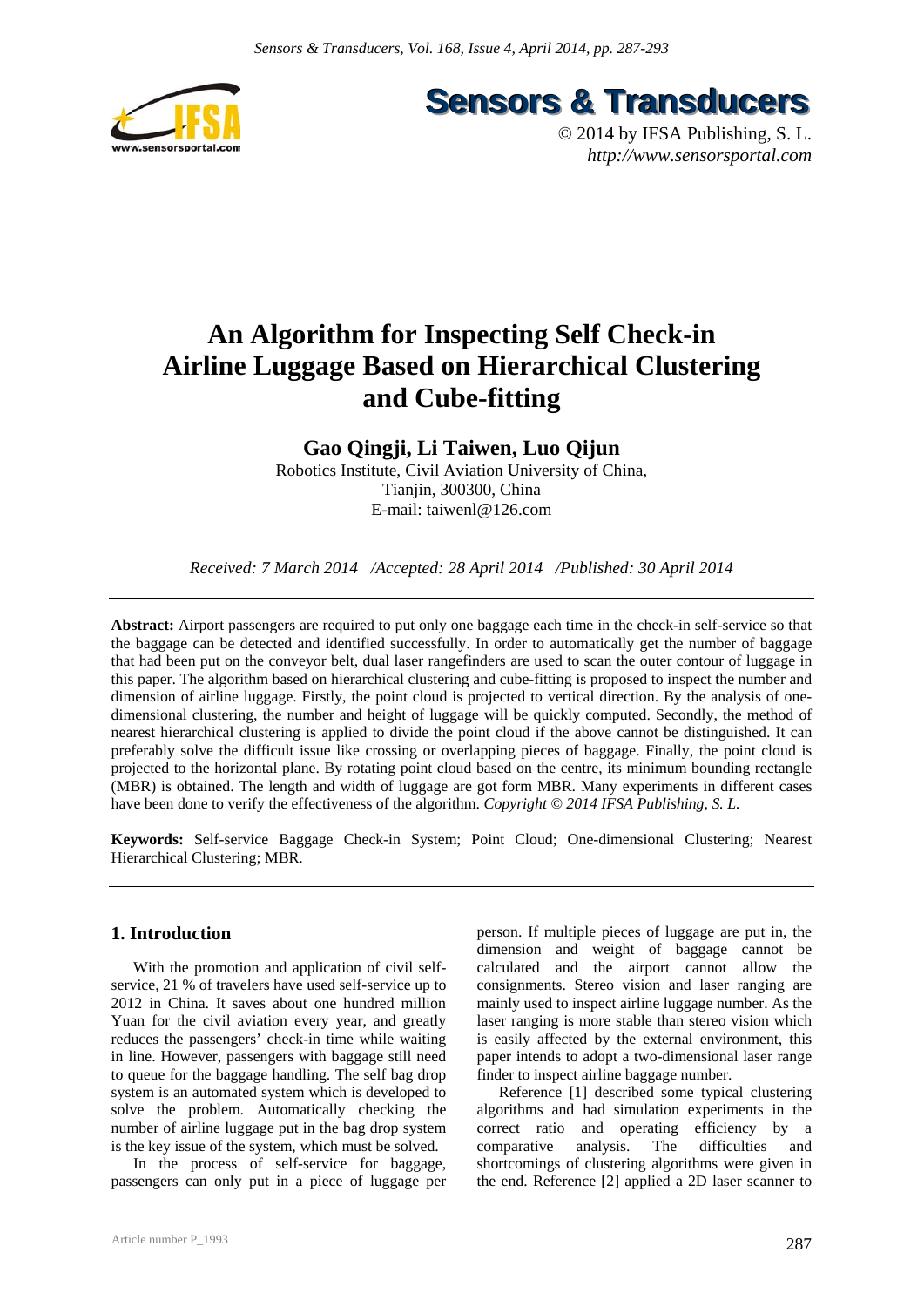dynamically measure metro rail gauge. It suggested that dynamic laser ranging has good stability. In references of [3, 4] the three-dimensional laser data of the surface was got by some auxiliary organizations and 3D models were built. But the speed was relatively slow while distortion was comparatively large. Reference [5] used a 2D laser rangefinder to calibrate the testing platform with the error about 10 mm. Its accuracy was low. For checking the number of airline baggage, it had lots of uncertainty factors in the bag shapes and placing way. In order to avoid laser detection blind, the layout of the laser system is very important. And it requires high accuracy, good stability and fast speed.

This paper is proposed by using laser rangefinder to scan the moving baggage and obtain the surface position information of the luggage. Theoretical analyses and experimental results are given based on dual laser system layout. Firstly the laser point cloud data of luggage surface is preprocessed to remove the background and noise. Then the methods of onedimensional clustering and hierarchical clustering are used to classify the luggage surface data [1]. Some results about inspecting the number of baggage are given. The algorithm is provided with the feature of high accuracy, good stability, strong practicability, which can rapidly inspect whether various airline luggage dimensions meet the requirement of self service bag drop system.

## **2. System Structure and Principles**

Self-service baggage check-in equipment is shown in Fig. 1.



**Fig. 1.** Self-service baggage check-in equipment.

The left part is luggage channel section, and the right part is check-in system. The luggage channel section is comprised of the baggage drop zone, the scanning area and the detection zone. The baggage

drop zone is outside the entrance, baggage scanning area is between the entrance and the shelter blinds, and the luggage detection zone is within the blocking curtain. Baggage passes through these three areas in a proper sequence. Dual lasers are installed above the baggage scanning area. Baggage's surface will be scanned in every cycle when it goes into the scanning area. When the baggage is completely in the detection zone, the 3D laser data of the baggage outer surface will be obtained.

## **2.1. The Installation of Laser**

The system uses a dual laser system to detect the number of luggage. Assume that the horizontal cross section is X axis, the vertical direction is Y axis and the luggage channel direction is Z axis as shown in Fig. 2. Each laser rangefinder scans down in the height of *H* from the belt surface, and with the angle of  $\alpha$  and  $\beta$  from X-axis. There is a distance of L between laser and the center channel position in X- axis. Lasers respectively measure the left and right outlines of the baggage.



**Fig. 2.** Installation of dual lasers over top view.

For a point of  $A(x, y, z)$  on the surface of the baggage, it is assumed that the distance from laser rangefinder to *A* is *S*, its launch angle is  $\theta$ , the surface speed of conveyor belt is  $v$ , and the running time is *t* . In the laser 1 system, there is:

$$
\begin{cases}\n x_1 = -S_1 \cos \theta_1 \cos \alpha - L \\
 y_1 = H - S_1 \sin \theta_1 \\
 z_1 = \int vdt + S_1 \cos \theta_1 \sin \alpha\n\end{cases} (1)
$$

In the laser 2 system, there is:

$$
\begin{cases}\nx_2 = -S_2 \cos \theta_2 \cos \beta + L \\
y_2 = H - S_2 \sin \theta_2 \\
z_2 = \int vdt - S_2 \cos \theta_2 \sin \beta\n\end{cases}
$$
\n(2)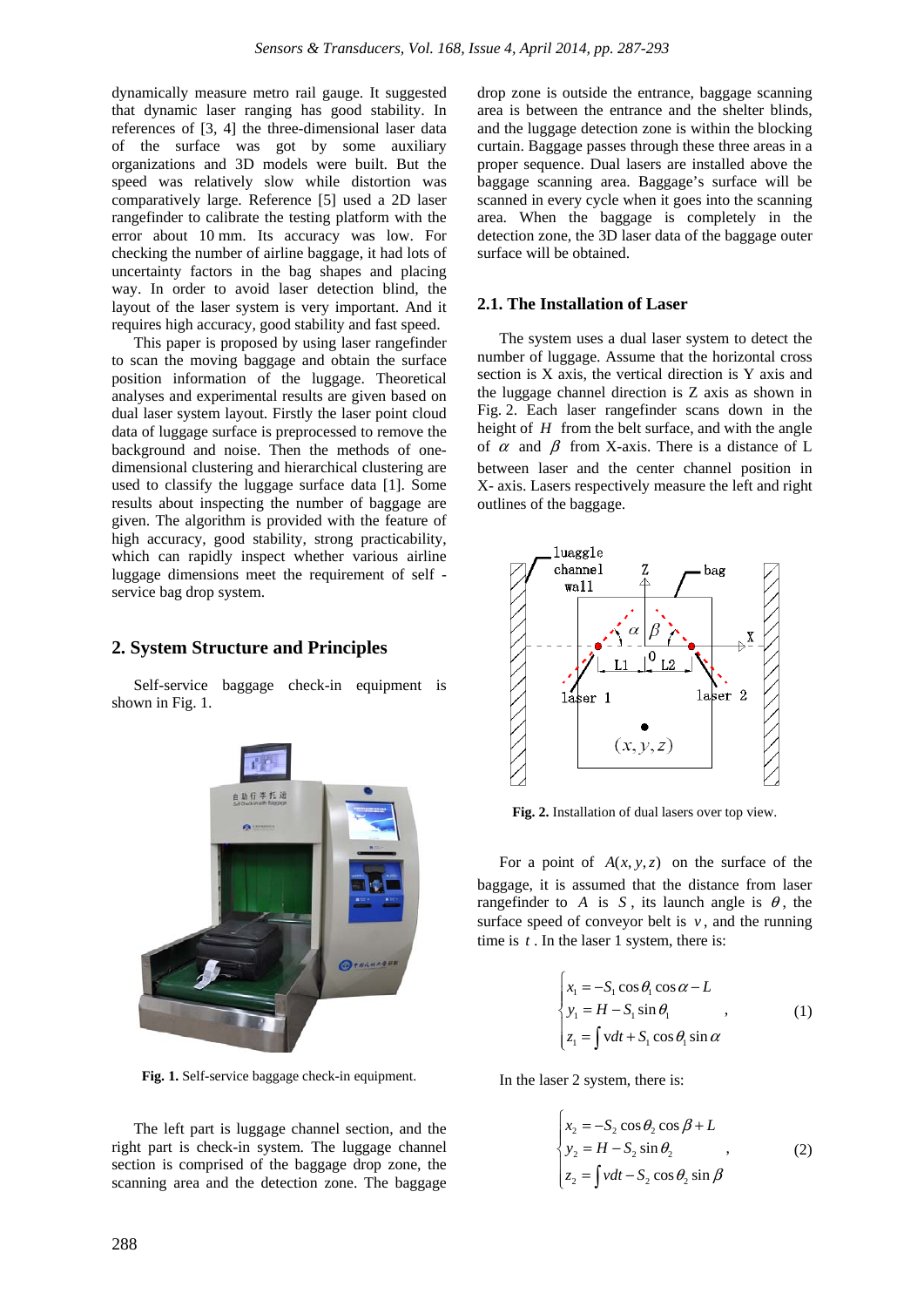As the photon emitted from laser sensor is easily absorbed and attenuated by the object which results some interference data [6], and the laser rangefinder has inherent measurement error, so the laser point cloud data must be pretreated.

## **2.2. The Preprocessing of Laser Data**

There is some interference data returning from laser rangefinder. Their characters are relatively obvious, which are usually some isolated points or isolated group consisting of a few points.

The methods of pretreatment of laser data can use lateral filtering, vertical filtering and points spacing filtering. Lateral filtering method is based on analyzing the distribution of the laser data in the lateral direction. If the lateral distance between two points is greater than a certain threshold, a breakpoint occurs and the point is discarded. Vertical filtering method is similar to the lateral filtering. It is according to the analysis of the laser data in the vertical axis. Spacing filtering determines the distance between two points as the breakpoint. Because lasers are mounted vertically, the lateral spacing of laser data satisfies "average distribution". So the lateral filtering method is more suitable in pretreatment.

To calculate the maximum distance of laser data in lateral direction, it is supposed that the laser is mounted above the luggage channel shown in Fig. 3. The luggage channel width is known as D, and the origin is below the laser on the conveyor belt. From the picture, there is  $d_1 > d_2$ , so the maximum lateral spacing is  $d_1$ . If laser emission angles of S1 and S2 are  $\theta_1$  and  $\theta_2$  respectively, and the angular resolution of the laser is  $\Delta\theta$ , there is:

$$
\begin{cases}\n\theta_1 \approx \arctan(2H/D) \\
\theta_2 = \theta_1 + \Delta\theta \\
d_1 = H \cot \theta_1 - H \cot \theta_2\n\end{cases}
$$
\n(3)

The maximum lateral spacing of a single laser is assumed as  $X$ , and the angle to the X axis is  $\phi$ . When equation (3) is converted to the dual laser system, there is:

$$
X = \frac{L + D/2}{\cos \phi} - H \tan(\arctan \frac{H \cos \phi}{L + D/2} + \Delta \theta), \quad (4)
$$

As the laser rangefinder has inherent measurement error, the threshold value of the lateral filter is:

$$
H_x = X + Er, \t\t(5)
$$

where *Er* is the laser measurement accuracy. After pretreatment laser point cloud data has to match and fuse with dual lasers. Finally, 3D point cloud data is got by fusing dual lasers data.



**Fig. 3.** The error analysis of single laser in X direction.

# **3. The Clustering Segmentation of Laser Point Cloud**

Due to the cross-mounting of dual lasers, the 3D point cloud data is overlapping. Surface data of each luggage is a whole, and it can be considered as a "class". By clustering segmentation, the number of luggage will be determined. For some putting luggage of obvious features, such as inconsistent height, 3D laser point cloud is firstly analyzed in different dimensions. It can reduce the inspection time.

#### **3.1. One-dimensional Cluster Analysis**

By analyzing the height of the luggage and the way of putting it can quickly analysis and detect the number of luggage that travelers put in. The height data of multiple pieces of luggage is of inevitable differences, so there will be multiple peaks through statistical analysis in height dimension. If the distance between the peaks is distant, it can be considered as multiple pieces of luggage. When pieces of luggage are placed side by side or front and back, the laser point cloud in the X and Z directions will appear multiple peaks. It can be determined as multiple pieces of luggage by the distance between the peaks.

The statistical distribution of two different heights data from dual lasers is shown in the Fig. 4(a). Among it, the horizontal axis represents the height of the baggage, and the vertical axis is the number of the laser spot. The pitch of this distribution is 10 mm. As can be seen from the figure, there are two peaks. The small number of distribution points is the baggage side. By calculating the distance between the peaks the number of luggage can be determined. The principle is the same in X and Z directions.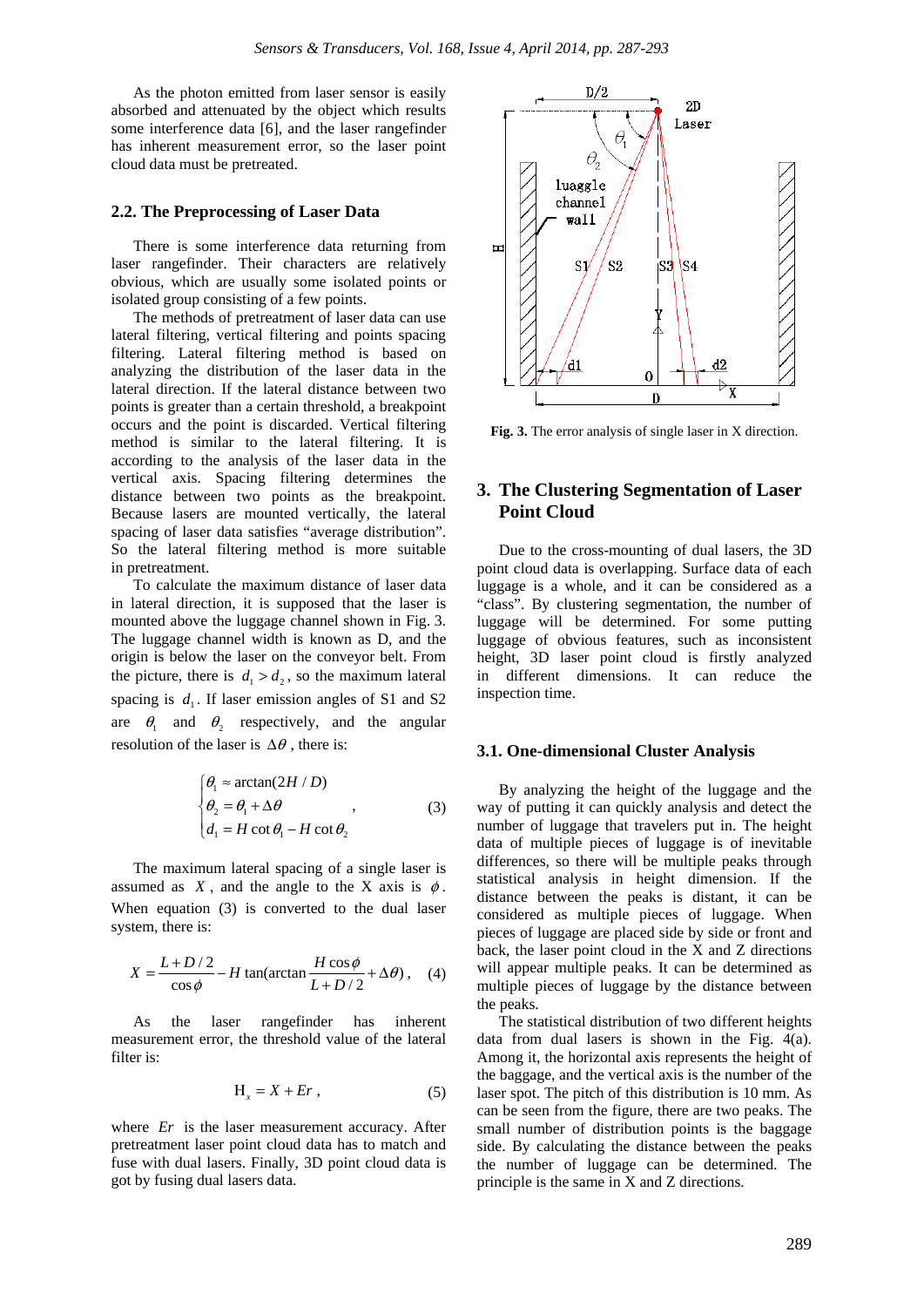

**Fig. 4.** Height distribution of the laser point cloud data.

The height distribution of one bag is shown in the Fig. 4(b). There are some convex hulls in the uppermost part of height data which need to be filtered. So size of a general baggage handle is as the threshold. After filtering the convex hulls by the method of threshold, the height data obeys N(446.6188 14.55622) of Normal Distribution. Take 446.6188 as the height value, while actual luggage's height is 440 mm. The measuring error of this algorithm is within 10 mm.

## **3.2. Nearest Hierarchical Clustering**

For similar height of baggage, it is difficult to draw the number of luggage through a simple analysis of the point cloud data. Because the two lasers are installed crossing, there are a plurality of intersections in 3D laser data after fusion, as shown in Fig. 5. Those intersections combine the surface laser data of the luggage as a whole. After choosing a point on the surface of the luggage and starting to search at the maximum spacing of  $X_1$  or  $X_2$ , it will traverse all points of the luggage. This method is the nearest hierarchical clustering searching method. The computational complexity is  $O(n^2)$ , so it meets the classification for small point cloud. The distance between  $A_i(x_1, ..., x_n)$  and  $A_i(y_1, ..., y_n)$  is supposed

to  $d_{ij}$ . From the calculating of Euclidean distance, there is:

$$
d_{ij} = \sqrt{(x_1 - y_1)^2 + (x_2 - y_2)^2 + \dots + (x_n - y_n)^2},
$$
 (6)

Because the laser point cloud is three-dimensional data, so *n* takes 3. The nearest distance similarity between two clusters of  $\Gamma_i$  and  $\Gamma_j$  is defined as follows:

$$
\Delta(\Gamma_i, \Gamma_j) = \min_{\substack{x \in \Gamma_i \\ \bar{x} \in \Gamma_j}} \delta(x, \bar{x}), \tag{7}
$$

Initially,  $\Gamma_i = x_i$ ,  $\forall j \in I$ , and  $I = \{j \mid i=1,2,...,N\}$ . In (7),  $\Gamma_i$  is the set of each cluster, and *N* is the number of samples. Each sample is set as a class initially. The steps of the algorithm are as follows:

Step 1: Find one pair of clusters of Γ*i* and Γ*<sup>k</sup>* meeting the condition of  $\Delta(\Gamma_i, \Gamma_k) = \min_{\forall j, l \in I} \Delta(\Gamma_j, \Gamma_l)$ in the set of  $\{\Gamma_i \mid j \in I\}$ .  $\Delta(\Gamma_i, \Gamma_k)$  is the nearest distance similarity of  $\Gamma_i$  and  $\Gamma_k$ .

Step 2: If  $d_{ik} \le \sqrt{H_x^2 + H_y^2 + H_z^2}$ , put  $\Gamma_i$  into Γ*<sup>k</sup>* ,and remove Γ*<sup>i</sup>* . Η is the filter threshold for each dimension.

Step 3: *i* is removed from *I* . If the cardinal number of *I* is equal to 2 or the distance between all points satisfies  $d_{ik} > \sqrt{H_x^2 + H_y^2 + H_z^2}$ , the calculation is terminated; Otherwise turn to step 1.



**Fig. 5.** Laser point cloud of multiple pieces of luggage.

#### **3.3. Cube-fitting of Laser Point Cloud**

Airline luggage dimension is inspected with the maximum size, so this paper adopts the maximum size for luggage cube-fitting to get the minimum enclosing cube from the three-dimensional laser data. In order to reduce the computational complexity, cube-fitting is transformed to the horizontal plane and longitudinal fitting. The method of minimum area bounding rectangle is used in horizontal plane. Its idea is as follows:

Step 1: Seek out boundary points of the maximum convex polygon, and make them as the new boundary points.

Step 2: With the coordinate origin as the center, rotate the coordinate system in fixed order and save the rotation.

Step 3: Calculate and save the area and number of minimum bounding rectangle. The number is correspondence with the rotation angle.

Step 4: Compare the area resulting from minimum bounding rectangle, where the smallest area bounding rectangle is the minimum area bounding rectangle.

There are some boundary points of a soft luggage in dual laser system, as shown in Fig. 6(a) after coinciding two laser's data. Among them, the pink dot is the laser 1 data, the blue dot is the laser 2 data,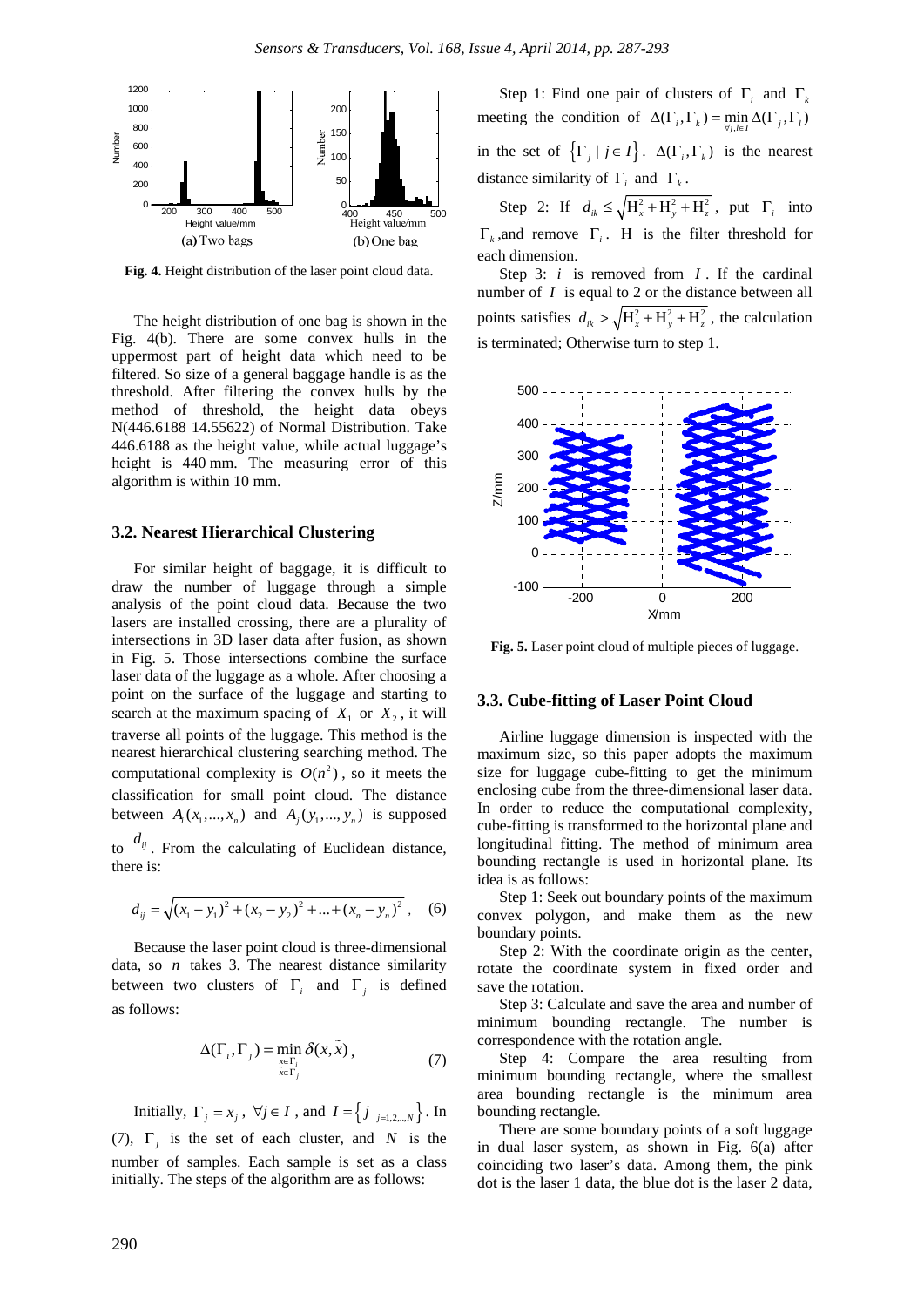and the red bounding rectangle is the minimum bounding rectangle. In order to reduce the computational complexity of the software, the maximum convex polygon is calculated firstly to obtain the new boundary points. The solution of minimum bounding rectangle is based on them. Obviously, the minimum bounding rectangle in left picture is not the minimum area bounding rectangle. So the way of rotating the coordinate system is employed in searching for the minimum bounding rectangle area. The result of MABR is shown in Fig. 6(b).



**Fig. 6.** Method of minimum bounding rectangle.

# **4. Results and Analysis of Experiments**

## **4.1. The Preprocessing of Laser Data**

There is a lot of noise in luggage surface data obtained by laser rangefinders, as shown in the left of Fig. 6. Since the lasers are installed vertically downward, so the system uses lateral filtering to preprocess. H<sub>x</sub> is the threshold of lateral filter. Finally, the single laser dot cloud data after preprocessing is shown in the right of Fig. 7.



**Fig. 7.** Preprocessing of a single laser data.

## **4.2. The Check of the Number of Luggage**

The method of one-dimensional clustering is used to analyze the baggage data in height, lateral and longitudinal directions. It can identify the number of luggage quickly. From the results of experiments, the horizontal and vertical placements of luggage are shown in the left of Fig. 8, and the projection data in horizontal and vertical directions is shown in the right of Fig. 8. By the method of one-dimensional clustering, if the number of consecutive and multiple

distributions are greater than the threshold, it is a bunch of data. If the interval between clusters is relatively large, it is considered as multi-cluster data which represents multiple pieces of luggage.



**Fig. 8.** Distributions of laser data in horizontal and vertical directions.

From the search method of nearest hierarchical clustering, initially consider each sample as a class. Then search for each point, and take its nearest point together to form a new class. Repeat the process above, until the distance between classes is greater than the filter threshold. The experimental results are shown in Fig. 9.



**Fig. 9.** Clustering segmentation for laser point cloud.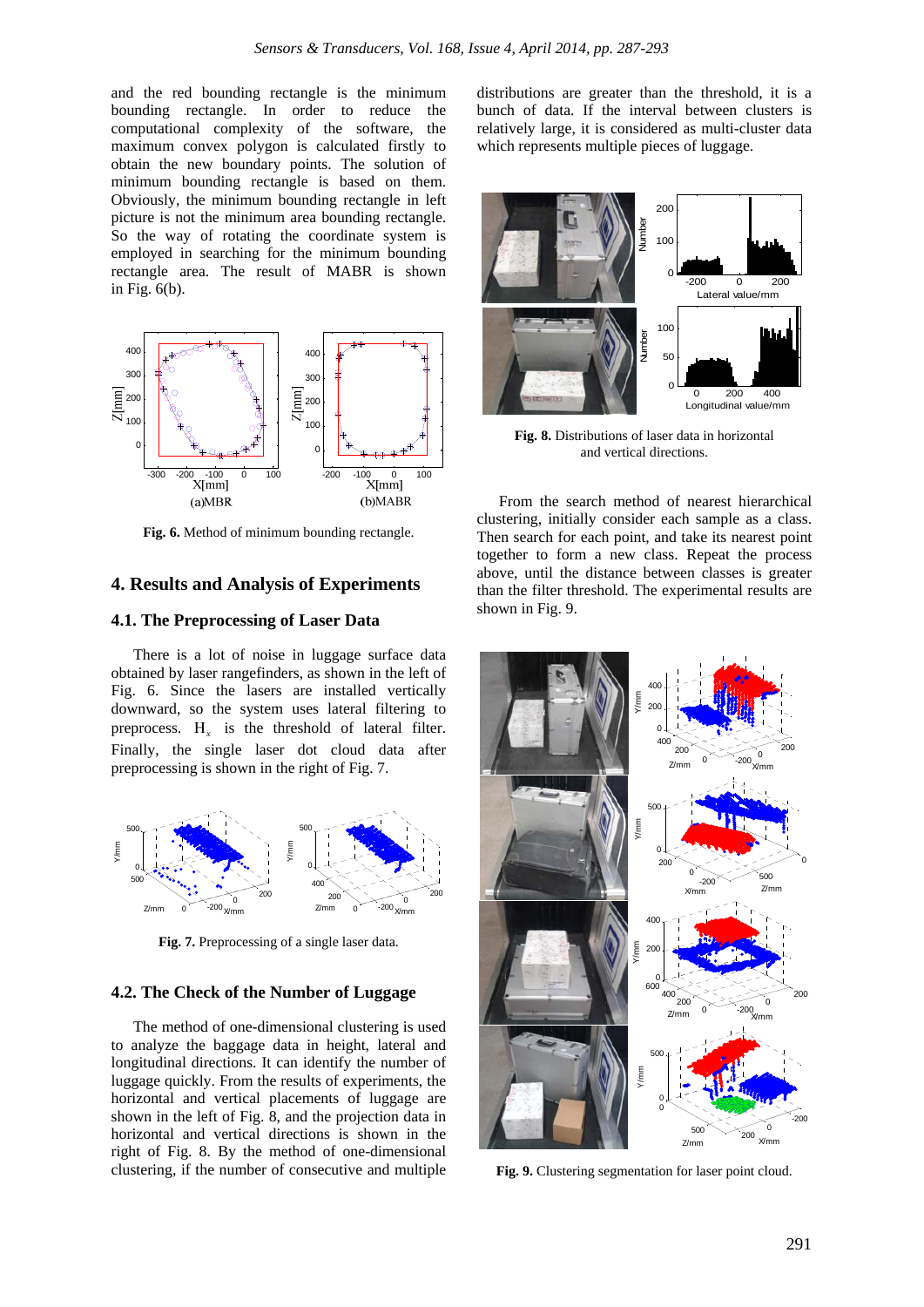In the Fig. 9, the red is one class, the green is another class, and the blue is the third class. A clustering can be considered as a baggage by the number of laser dots in it. So the number of the putting luggage will be checked out from the amount of clustering.

## **4.3. Experiments of the Dimension Measurement for Luggage**

There is a conventional luggage of length  $540 \times$ width  $440 \times$  height  $195 \text{ mm}^3$  taken as the measurement object. 10 groups of length and width measurements are shown in Table 1. Experimental results show that the measuring error of this algorithm is within 10 mm.

**Table 1.** Measurement data of single laser and dual laser system.

|                             | Width (Unit: mm)         |                          | Length (Unit: mm) |                   |
|-----------------------------|--------------------------|--------------------------|-------------------|-------------------|
| <b>Theoretical</b><br>value | 440                      |                          | 540               |                   |
| No.                         | <b>Measure-</b><br>ments | <b>Absolute</b><br>error | Measure-<br>ments | Absolute<br>error |
| 1                           | 441.0430                 | 1.0430                   | 544.5518          | 4.5518            |
| $\overline{c}$              | 441.6225                 | 1.6225                   | 538.4878          | $-1.5122$         |
| 3                           | 439.6322                 | $-0.3678$                | 536.3218          | $-3.6782$         |
| 4                           | 440.8780                 | 0.8780                   | 546.0739          | 6.0739            |
| 5                           | 442.1224                 | 2.1224                   | 547.7181          | 7.7181            |
| 6                           | 432.8980                 | $-7.1020$                | 544.3719          | 4.3719            |
| 7                           | 449.0881                 | 9.0881                   | 545.6062          | 5.6062            |
| 8                           | 448.1761                 | 8.1761                   | 542.2725          | 2.2725            |
| 9                           | 432.0473                 | -7.9527                  | 543.2496          | 3.2496            |
| 10                          | 433.9200                 | $-6.0800$                | 545.0799          | 5.0799            |

Measurements for four different shapes of luggage in height direction were shown in Fig. 10 and Table 2. Among them, bag 1 is white, bag 2 is black and bag 3 is brown. Their surfaces are relatively flat. Bag 4 is a soft luggage whose surface is very uneven.



**Fig. 10.** Measurement of luggage height.

The results show that the algorithm won't be affected by the color of the luggage and the measuring error is within 10 mm. The convex-hull data of luggage surface can be effectively eliminated and the height measurement is more real and effective.

**Table 2.** Measurement of luggage height (Unit: mm).

| Bag No. | <b>Actual</b><br>height | Average<br>height | Average<br>error |
|---------|-------------------------|-------------------|------------------|
|         | 390                     | 381.2             | 8.7              |
|         | 130                     | 120.9             | 9.1              |
|         | 240                     | 243.5             | 3.5              |
|         | 290                     | 288.8             | 48               |

## **5. Conclusions**

The algorithm for inspecting the number and dimension of airline luggage integrates onedimensional clustering, nearest hierarchical clustering and cube-fitting methods. One-dimensional clustering method has the fast characteristic, and can distinguish simple placements of luggage and obtain the height of the luggage. The method of nearest hierarchical clustering is to solve crossing or overlapping placements of luggage. The algorithm can effectively identify the number of putting luggage. The length and width of luggage are got by the method of cubefitting. Many in different cases have been done to verify the effectiveness of the algorithm. From the experiments, this algorithm accelerates the check-in speed for passengers using self-service baggage equipment.

## **Acknowledgements**

The research work was supported by Tian Jin Science and Technology Plan Key Projects under Grant No. 12JCZDJC34200.

## **References**

- [1]. Sun Jigui, Liu Jie, Zhao Lianyu, Clustering algorithms research, *Journal of Software*, Vol. 19, No. 1, 2008, pp. 48-61. (in Chinese).
- [2]. Qiang Yang, Jianhui Lin, Track gauge dynamic measurement based on 2D laser displacement sensor, in *Proceedings of the International Conference on Mechanic Automation and Control Engineering*, 2011, pp. 5473-5476.
- [3]. Chan-Soo Park, Eun-Ho Seo, Doik Kim, Bum-Jae You, and Sang-Rok Oh, Stair boundary extraction using the 2D laser scanner, in *Proceedings of the International Conference on Mechatronics and Automation*, 2011, pp. 1538-1543.
- [4]. Su Shengli, Xiang Zhiyu, Automatic 3D reconstruction system for indoor environment using a 2D laser radar, *Chinese Journal of Sensors and Actuators*, Vol. 12, No. 5, 2007, pp. 985–989. (in Chinese).
- [5]. Henghai Fan, Ganhua Li, Li Dong, The calibration algorithm between 2D laser range finder and platform, in *Proceedings of the International Joint Conference on Computational Sciences and Optimization*, 2009, pp. 781-783.
- [6]. Laurent Kneip, Fabien Tache, Gilles Caprari, and Roland Siegwart, Characterization of the compact Hokuyo URG-04LX 2D laser range scanner, in *Proceedings of the IEEE International Conference on Robotics and Automation*, 2009, pp. 1447-1454.